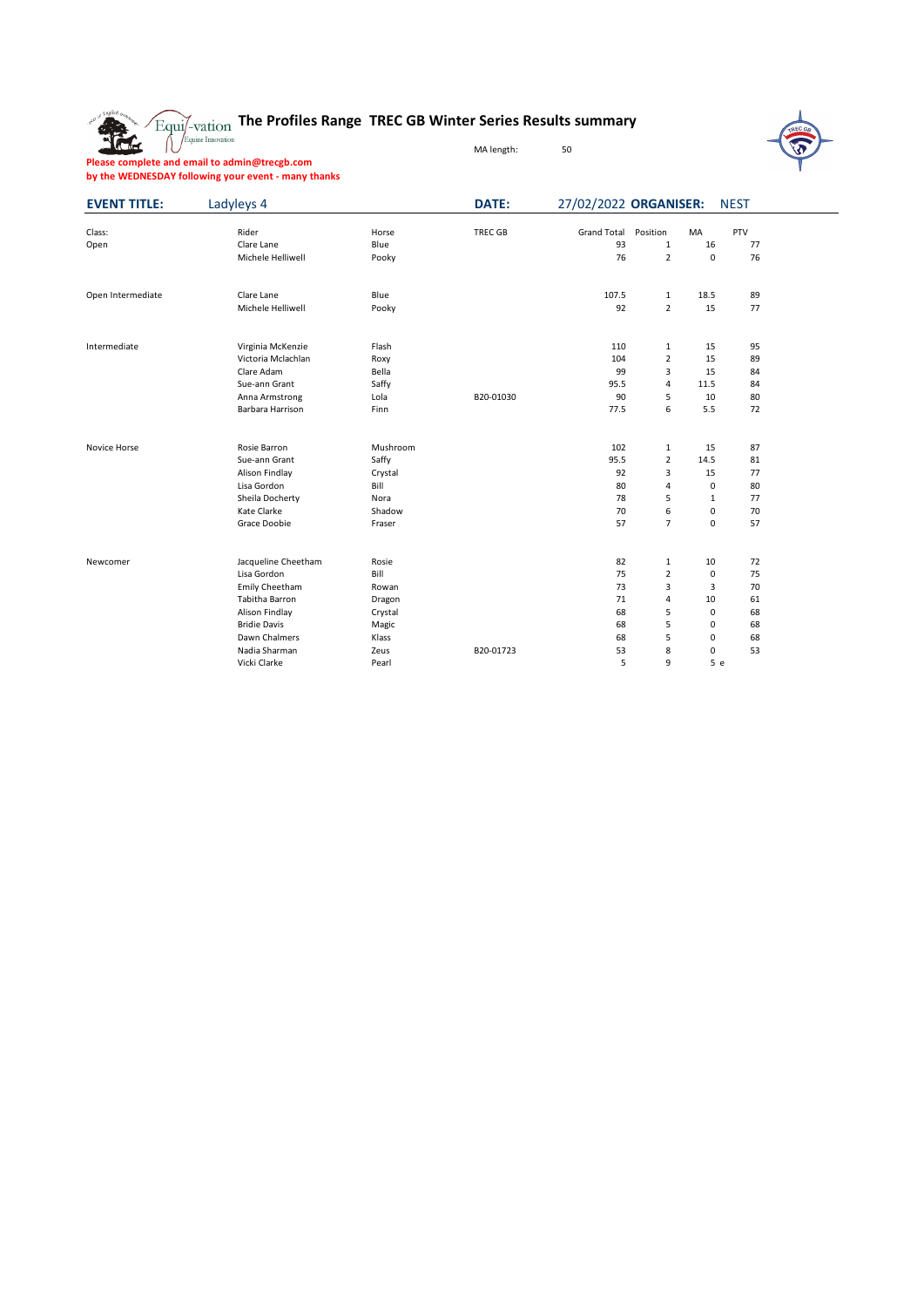| . english <sub>trom</sub> |                                     | The Profiles Range TREC GB Winter Series Class summary |              |       |         |           |                        |          |      |               |                         |                            |        |      |                                 |                      |          |
|---------------------------|-------------------------------------|--------------------------------------------------------|--------------|-------|---------|-----------|------------------------|----------|------|---------------|-------------------------|----------------------------|--------|------|---------------------------------|----------------------|----------|
|                           | $Equi$ -vation<br>Equine Innovation |                                                        |              |       | 50      |           |                        |          |      |               |                         |                            |        |      |                                 | TREC G<br>$\sqrt{3}$ |          |
| <b>EVENT TITLE:</b>       | Ladyleys 4                          |                                                        | <b>DATE:</b> |       |         |           | 27/02/2022 ORGANISER:  |          |      | <b>NEST</b>   |                         |                            |        |      |                                 |                      |          |
| <b>Class:</b>             | <b>Open</b>                         |                                                        |              |       |         |           |                        |          |      |               |                         |                            |        |      |                                 |                      |          |
| <b>RIDER</b>              | <b>TREC GB NO</b>                   | HORSE (very important)                                 | Corridor     | Water | Bending | Neck rein | <b>Kilhanger Steps</b> | Reinback | Jump | Bramble Thage | Deductions for circline | <b>PTV</b><br><b>TOTAL</b> | CANTER | WALF | <b>MA</b><br><b>TOTAL TOTAL</b> | <b>GRAND</b>         | $\sigma$ |
| Clare Lane                |                                     | Blue                                                   |              |       | 10      |           | 10                     |          |      |               | 10 <sup>1</sup>         |                            |        |      |                                 | 93                   |          |
| Michele Helliwell         |                                     | Pooky                                                  |              | 10    | 10      | 10        | 10                     |          |      | 10            | 10 <sup>1</sup>         | 76                         |        |      |                                 | 76                   |          |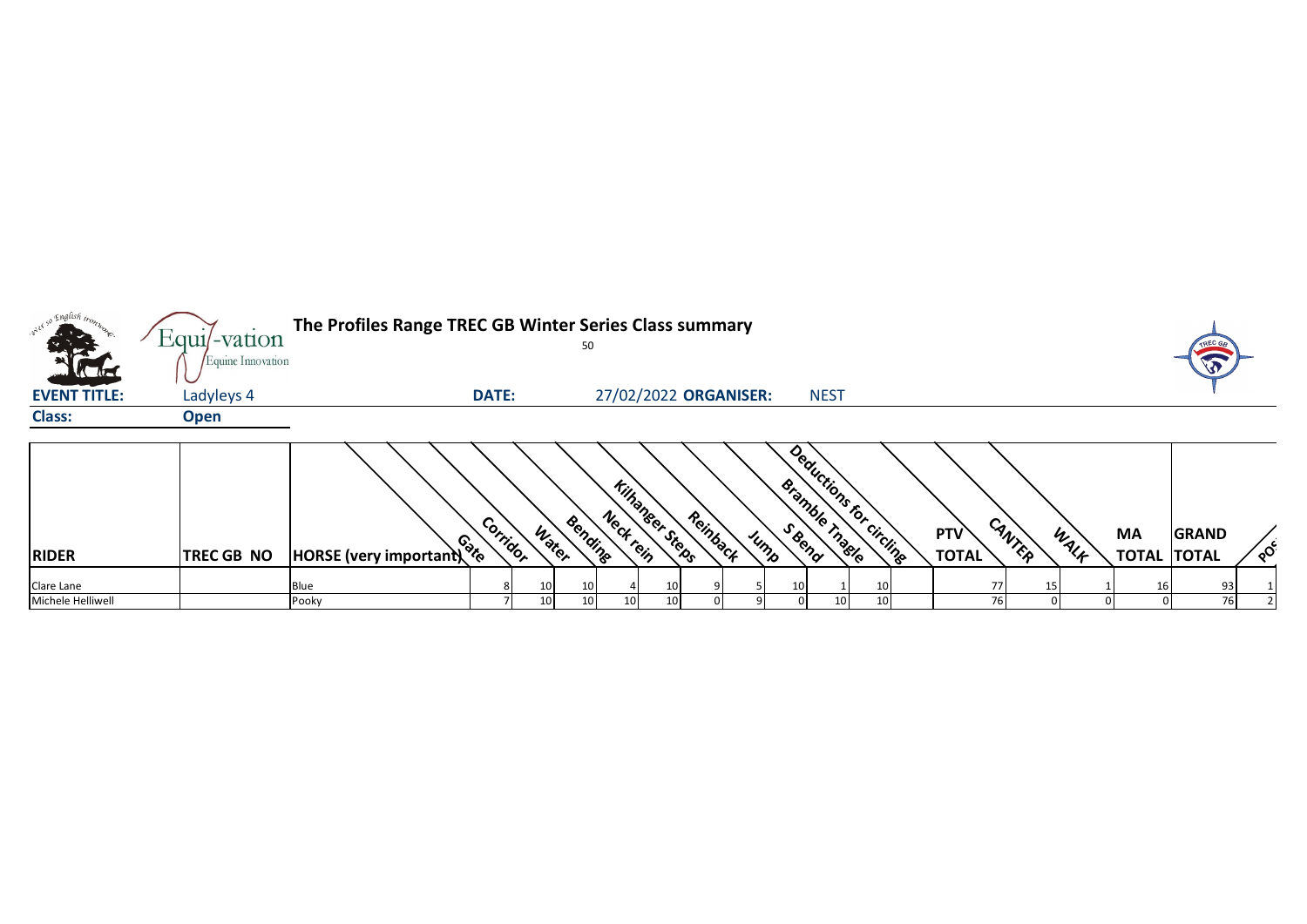| <b>STATISTICS</b><br><b>KAT</b> | $Equi$ -vation<br>Equine Innovation | The Profiles Range TREC GB Winter Series Class summary<br>50                                                                                                                                                                       |                          | TREC GA                  |
|---------------------------------|-------------------------------------|------------------------------------------------------------------------------------------------------------------------------------------------------------------------------------------------------------------------------------|--------------------------|--------------------------|
| <b>EVENT TITLE:</b>             | Ladyleys 4                          | 27/02/2022 ORGANISER:<br><b>DATE:</b><br><b>NEST</b>                                                                                                                                                                               |                          |                          |
| <b>Class:</b>                   | <b>Open Intermediate</b>            |                                                                                                                                                                                                                                    |                          |                          |
| <b>RIDER</b>                    | <b>TREC GB NO</b>                   | Deductions for circuits<br><b>Kilhanger Steps</b><br>Bramble Tragle<br>Reinback<br>Immbility<br>Bending<br>Corrigor<br>CANTER<br>Water<br><b>PTV</b><br><b>HORSE</b> (very<br>WALK<br>Jump<br>Contro<br><b>TOTAL</b><br>important) | MA<br><b>TOTAL TOTAL</b> | <b>GRAND</b><br>$\delta$ |
| Clare Lane<br>Michele Helliwell |                                     | 89<br>Blue<br>10<br>10 <sub>l</sub><br>10<br><b>771</b><br>Pooky<br>10<br>10<br>101                                                                                                                                                | 18.5<br>3.5<br>15        | 107.5<br>92              |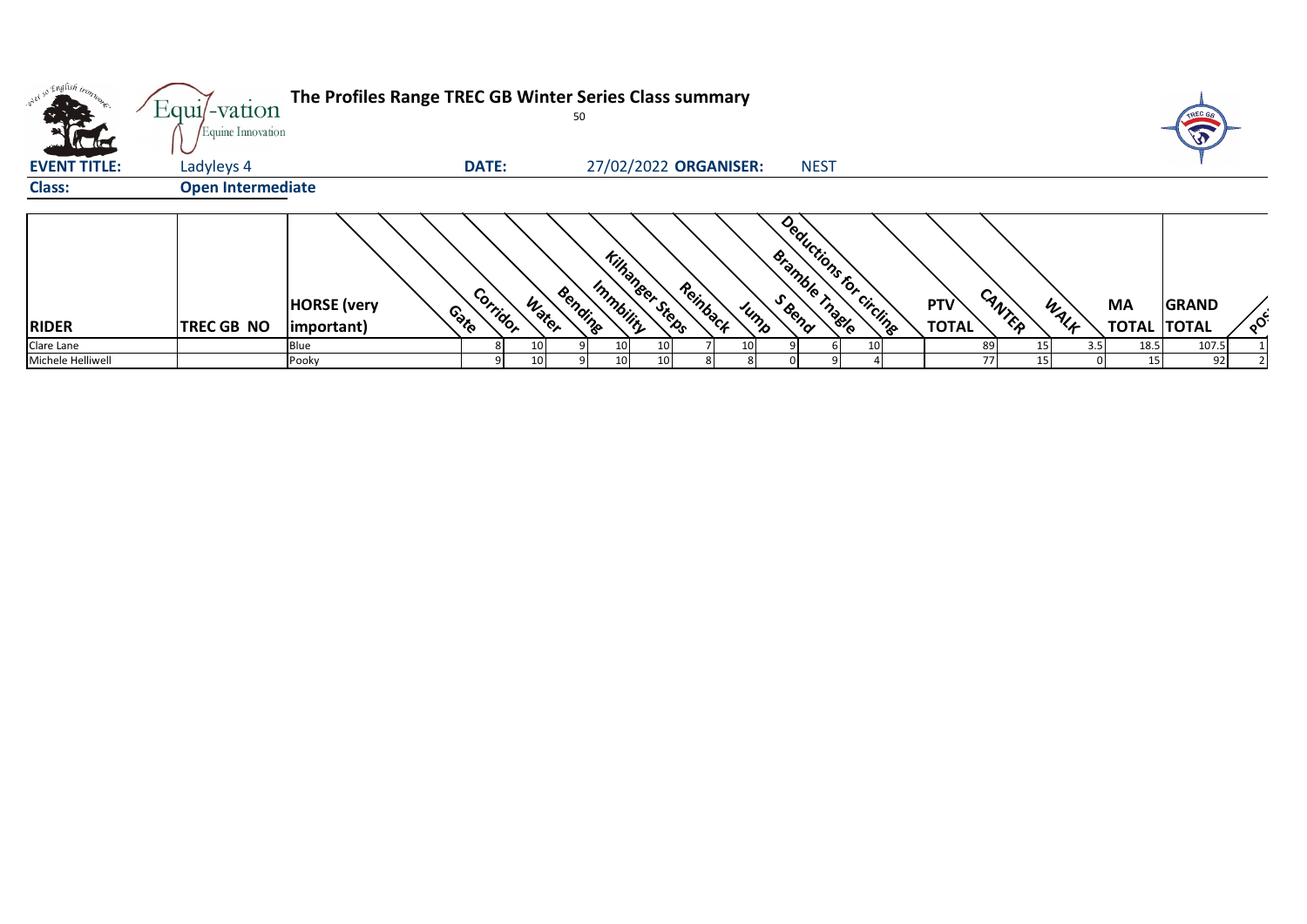| we so English trong<br><b>AND AND A</b> | Equi/-vation<br>Equine Innovation | The Profiles Range TREC GB Winter Series Class summary |                            | 50      |                        |                                   |                          |    |                     |        |            |      | TREC GB                            |                 |
|-----------------------------------------|-----------------------------------|--------------------------------------------------------|----------------------------|---------|------------------------|-----------------------------------|--------------------------|----|---------------------|--------|------------|------|------------------------------------|-----------------|
| <b>EVENT TITLE:</b>                     | Ladyleys 4                        |                                                        | DATE:                      |         |                        | 27/02/2022 ORGANISER:             | <b>NEST</b>              |    |                     |        |            |      |                                    |                 |
| <b>Class:</b>                           | Intermediate                      |                                                        |                            |         |                        |                                   |                          |    |                     |        |            |      |                                    |                 |
| <b>RIDER</b>                            | TREC GB NO                        | <b>HORSE</b> (very<br>(important)                      | Corridor<br>Water<br>Conto | Bending | Immobility<br>Neckrein | <b>Kingheer Steps</b><br>Reinback | Deductions for circlings |    | PTV<br><b>TOTAL</b> | CANTER | MA<br>WALF |      | <b>GRAND</b><br><b>TOTAL TOTAL</b> | $\circ^{\circ}$ |
| Virginia McKenzie                       |                                   | Flash                                                  | 10<br>10                   | 10      | 10                     | 10<br>10                          | 10<br>8                  | 10 | 95                  | 15     |            | 15   | 110                                |                 |
| Victoria Mclachlan                      |                                   | Roxy                                                   | 10                         | 10      | 10                     | 10                                | 10<br>10                 | 10 | 89                  | 15     |            | 15   | 104                                |                 |
| Clare Adam                              |                                   | Bella                                                  | 10                         | 10      | 10 <sub>1</sub>        |                                   | 10                       |    | 84                  | 15     |            | 15   | 99                                 |                 |
| Sue-ann Grant                           |                                   | Saffy                                                  |                            | 10      | 10                     | 10                                | 10                       |    | 84                  | 11.5   |            | 11.5 | 95.5                               |                 |
| Anna Armstrong                          | B20-01030                         | Lola                                                   | 10                         | 10      | 10                     | 10<br>10                          | 10                       |    | 80                  | 7.5    | 2.5        | 10   | 90                                 |                 |
| Barbara Harrison                        |                                   | Finn                                                   |                            | 10      | 10                     | 10<br>10                          | 10                       |    | 72                  |        | 5.5        | 5.5  | 77.5                               |                 |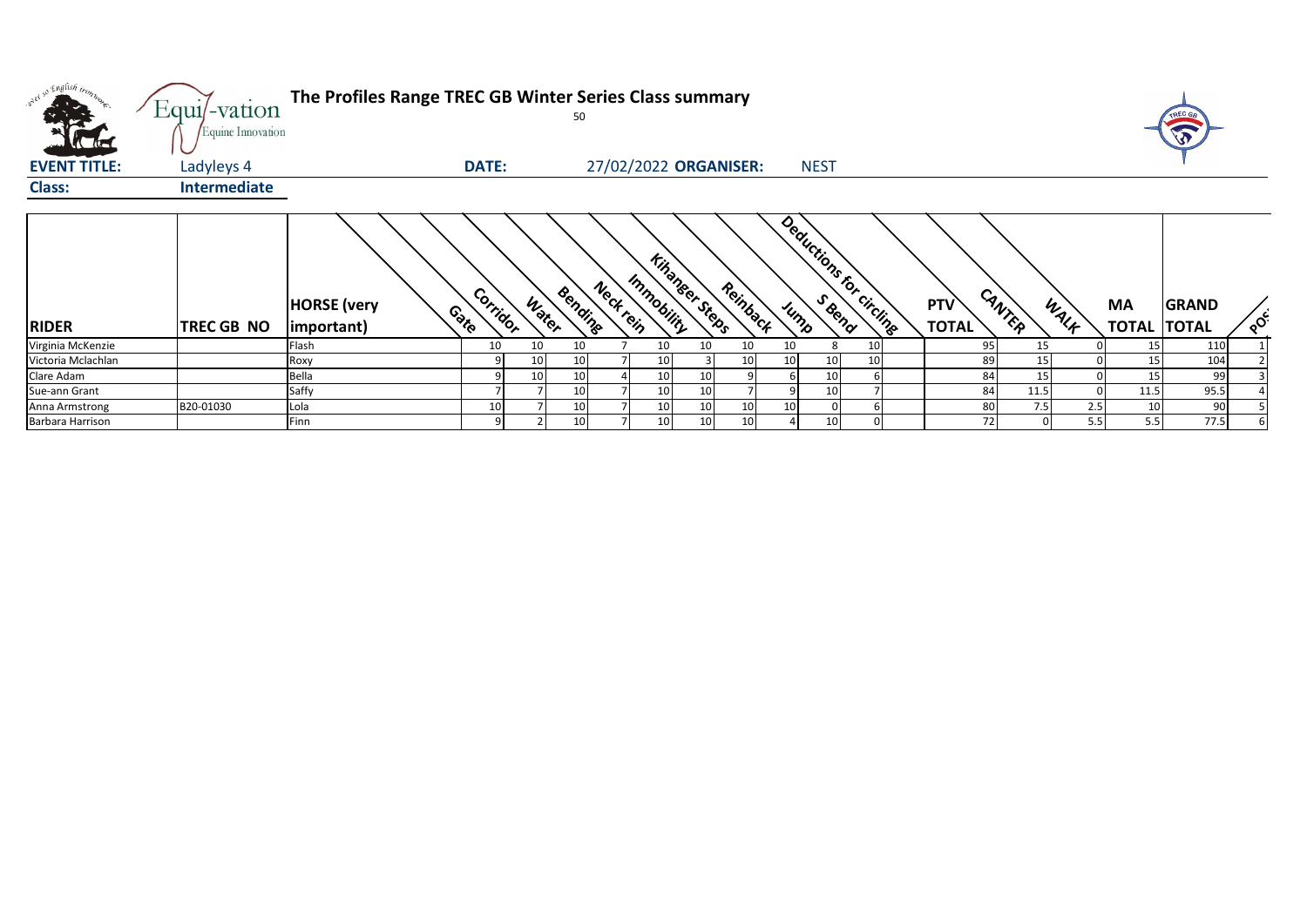| over 50 English bon.<br><b>All De</b> | Equi/-vation<br>Equine Innovation | The Profiles Range TREC GB Winter Series Class summary |              |       | 50      |                 |                                     |                 |          |                |                         |                     |        |      |                                 | TREC G <sub>B</sub><br>E |               |
|---------------------------------------|-----------------------------------|--------------------------------------------------------|--------------|-------|---------|-----------------|-------------------------------------|-----------------|----------|----------------|-------------------------|---------------------|--------|------|---------------------------------|--------------------------|---------------|
| <b>Allied</b><br><b>EVENT TITLE:</b>  | Ladyleys 4                        |                                                        | <b>DATE:</b> |       |         |                 | 27/02/2022 ORGANISER:               |                 |          | <b>NEST</b>    |                         |                     |        |      |                                 |                          |               |
| <b>Class:</b>                         | <b>Novice Horse</b>               |                                                        |              |       |         |                 |                                     |                 |          |                |                         |                     |        |      |                                 |                          |               |
|                                       |                                   |                                                        |              |       |         |                 |                                     |                 |          |                |                         |                     |        |      |                                 |                          |               |
| <b>RIDER</b>                          | <b>TREC GB NO</b>                 | HORSE (very important) &                               | Corridor     | Water | Bending | Neckrein        | <b>Kihanger Steps</b><br>Immobility |                 | Reinback | Bramble Tangle | Deductions for circline | PTV<br><b>TOTAL</b> | CANTER | WALK | <b>MA</b><br><b>TOTAL TOTAL</b> | <b>GRAND</b>             | $\circ^\circ$ |
| Rosie Barron                          |                                   | Mushroom                                               |              |       | 10      | 10 <sup>1</sup> |                                     | 10 <sup>1</sup> | 10       | 10             | 10                      | 87                  | 15     |      | 15                              | 102                      |               |
| Sue-ann Grant                         |                                   | Saffy                                                  |              |       |         |                 |                                     | 10              |          | 10             | 10                      | 81                  | 14.5   |      | 14.5                            | 95.5                     |               |
| <b>Alison Findlay</b>                 |                                   | Crystal                                                |              |       | 10      |                 |                                     | 10 <sup>1</sup> | 10       |                | 10                      | 77                  | 15     |      | 15                              | 92                       |               |
| Lisa Gordon                           |                                   | Bill                                                   |              |       | 10      |                 |                                     | 10 <sup>1</sup> |          |                | 10                      | 80                  |        |      |                                 | 80                       |               |
| Sheila Docherty                       |                                   | Nora                                                   |              |       | 10      |                 | 10                                  | 10              |          | 10             | 10                      | 77                  |        |      |                                 | 78                       |               |
| Kate Clarke                           |                                   | Shadow                                                 |              |       |         |                 | 10                                  | 10              | 10       |                | 10                      | 70                  |        |      |                                 | 70                       |               |
| Grace Doobie                          |                                   | Fraser                                                 |              |       |         | 10              |                                     |                 |          |                | 10                      | 57                  |        |      |                                 | 57                       |               |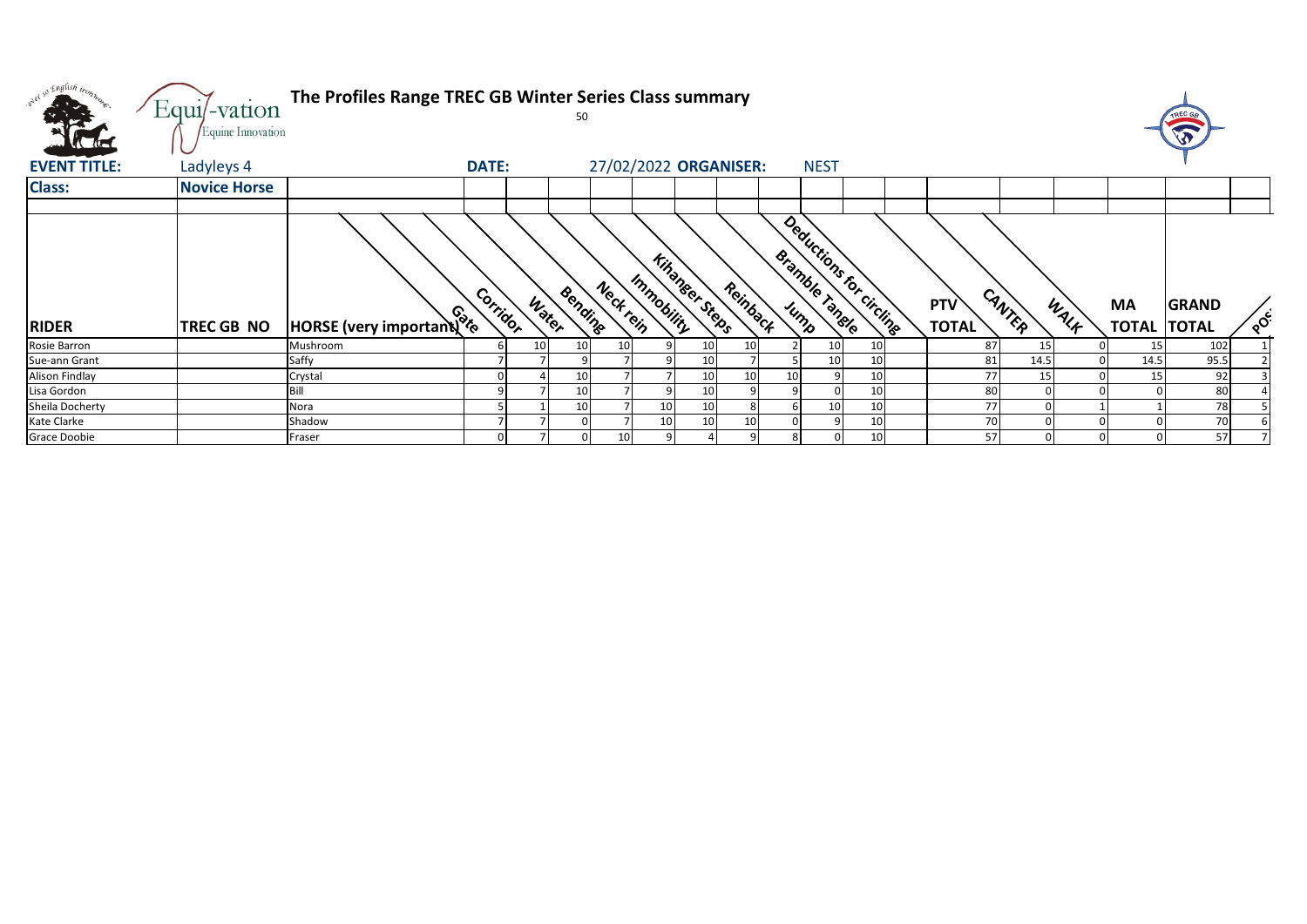| ster so English tromp. | Equi/-vation      | The Profiles Range TREC GB Winter Series Class summary |                  |       |         |           |            |                       |    |                |                                                  |    |                            |        |                 |                           |                              |          |
|------------------------|-------------------|--------------------------------------------------------|------------------|-------|---------|-----------|------------|-----------------------|----|----------------|--------------------------------------------------|----|----------------------------|--------|-----------------|---------------------------|------------------------------|----------|
|                        | Equine Innovation |                                                        |                  |       |         |           |            |                       |    |                |                                                  |    |                            |        |                 |                           | TREC GA                      |          |
| <b>EVENT TITLE:</b>    | Ladyleys 4        |                                                        | <b>DATE:</b>     |       |         |           |            | 27/02/2022 ORGANISER: |    |                | <b>NEST</b>                                      |    |                            |        |                 |                           |                              |          |
| <b>Class:</b>          | <b>Newcomer</b>   |                                                        |                  |       |         |           |            |                       |    |                |                                                  |    |                            |        |                 |                           |                              |          |
|                        |                   |                                                        |                  |       |         |           |            |                       |    |                |                                                  |    |                            |        |                 |                           |                              |          |
| <b>RIDER</b>           | <b>TREC GB NO</b> | HORSE (very important)                                 | Corridor<br>Cote | Water | Bendine | Neck rein | Immobility | <b>Kingheer Steps</b> |    | Jump           | Deductions for Circline<br><b>Bramble Tangle</b> |    | <b>PTV</b><br><b>TOTAL</b> | CANTER | WALK            | <b>MA</b><br><b>TOTAL</b> | <b>GRAND</b><br><b>TOTAL</b> | $\delta$ |
| Jacqueline Cheetham    |                   | Rosie                                                  |                  |       | 10      |           |            | 10                    |    |                |                                                  | 10 |                            | 72     | 10 <sub>1</sub> | 10                        | 82                           |          |
| Lisa Gordon            |                   | Bill                                                   |                  |       | 10      |           |            | 10                    |    |                |                                                  | 10 |                            | 75     |                 |                           | 75                           |          |
| <b>Emily Cheetham</b>  |                   | Rowan                                                  |                  |       |         | 10        |            | 10                    |    | 10             |                                                  | 10 |                            | 70     |                 |                           | 73                           |          |
| Tabitha Barron         |                   | Dragon                                                 |                  |       | 10      |           |            | 10                    | 10 |                |                                                  | 10 |                            | 61     | 10              | 10                        | 71                           |          |
| <b>Alison Findlay</b>  |                   | Crystal                                                |                  |       | 10      | 10        |            |                       | 10 |                |                                                  | 10 |                            | 68     |                 |                           | 68                           |          |
| <b>Bridie Davis</b>    |                   | Magic                                                  | C                |       | 10      |           |            | 10                    |    |                |                                                  | 10 |                            | 68     |                 |                           | 68                           |          |
| Dawn Chalmers          |                   | Klass                                                  |                  |       | 10      |           |            | 10                    | 10 |                |                                                  | 10 |                            | 68     |                 |                           | 68                           |          |
| Nadia Sharman          | B20-01723         | Zeus                                                   |                  |       | 10      |           |            | 10                    |    |                |                                                  |    |                            | 53     |                 |                           | 53                           |          |
| Vicki Clarke           |                   | Pearl                                                  |                  |       |         |           |            | 10                    |    | $\overline{0}$ |                                                  |    |                            |        |                 |                           |                              |          |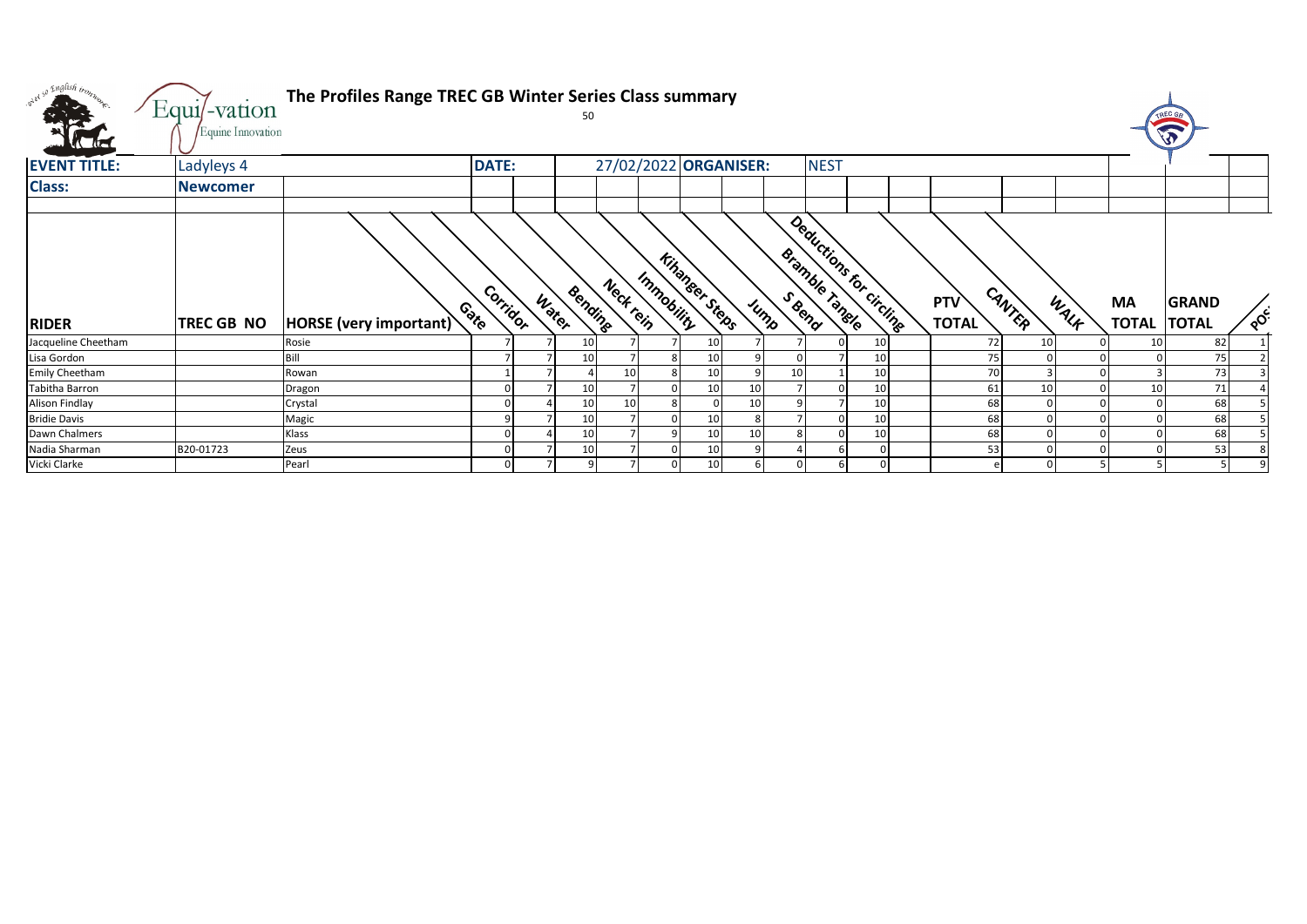| TREC OF             |                | <b>TREC GB Winter Series Class summary</b> |                  |       | 50      |           |                 |          |                       |             |                                                  |    |                            |                |      |                           |                              |          |
|---------------------|----------------|--------------------------------------------|------------------|-------|---------|-----------|-----------------|----------|-----------------------|-------------|--------------------------------------------------|----|----------------------------|----------------|------|---------------------------|------------------------------|----------|
| <b>EVENT TITLE:</b> | Ladyleys 4     |                                            | <b>DATE:</b>     |       |         |           |                 |          | 27/02/2022 ORGANISER: | <b>NEST</b> |                                                  |    |                            |                |      |                           |                              |          |
| <b>Class:</b>       | <b>Starter</b> |                                            |                  |       |         |           |                 |          |                       |             |                                                  |    |                            |                |      |                           |                              |          |
| <b>RIDER</b>        | TREC GB NO     | <b>HORSE</b> (very important)              | Corridor<br>Cote | Water | Bending | Nect tein | Immobility      | Reinback | Jump                  |             | Deductions for circline<br><b>Bramble Tangle</b> |    | <b>PTV</b><br><b>TOTAL</b> | CANTER         | WALK | <b>MA</b><br><b>TOTAL</b> | <b>GRAND</b><br><b>TOTAL</b> | $\delta$ |
| Sheila Docherty     |                | Nora                                       |                  |       | 10      |           |                 | 10       |                       |             |                                                  | 10 | 71                         |                |      |                           | 71                           |          |
| Dot Ralli           | B20-00445      | Rumour                                     |                  |       | 10      |           |                 | 10       |                       |             |                                                  | 9  | 60                         |                |      |                           | 60                           |          |
| lan Barron          |                | Sonny                                      |                  |       | 10      |           |                 | 10       |                       |             |                                                  | 10 | 39                         |                |      |                           | 39                           |          |
| <b>Bridie Davis</b> |                | Magic                                      | 10               | 10    | 10      |           |                 | 10       |                       |             |                                                  | 10 | 79                         |                |      |                           | 79 e                         |          |
| Dawn Chalmers       |                | Klass                                      |                  |       | 10      |           |                 |          |                       |             |                                                  | 10 | 45                         |                |      |                           | 45 e                         |          |
| Junior              |                |                                            |                  |       |         |           |                 |          |                       |             |                                                  |    |                            |                |      |                           |                              |          |
| Felicity Barron     |                | Bella                                      | O                |       | 10      |           | 10 <sub>1</sub> | 10       |                       |             | 10                                               | 10 | 64                         |                |      |                           | 64                           |          |
| Lead rein           |                |                                            |                  |       |         |           |                 |          |                       |             |                                                  |    |                            |                |      |                           |                              |          |
| Jacob Dobbie        |                | Libby                                      | $\overline{ }$   |       | 10      |           | 10 <sub>1</sub> | 10       |                       |             | 10                                               | 10 | 75                         |                |      |                           | 75                           |          |
|                     |                |                                            |                  |       |         |           |                 |          |                       |             |                                                  |    |                            | $\overline{0}$ |      |                           |                              |          |